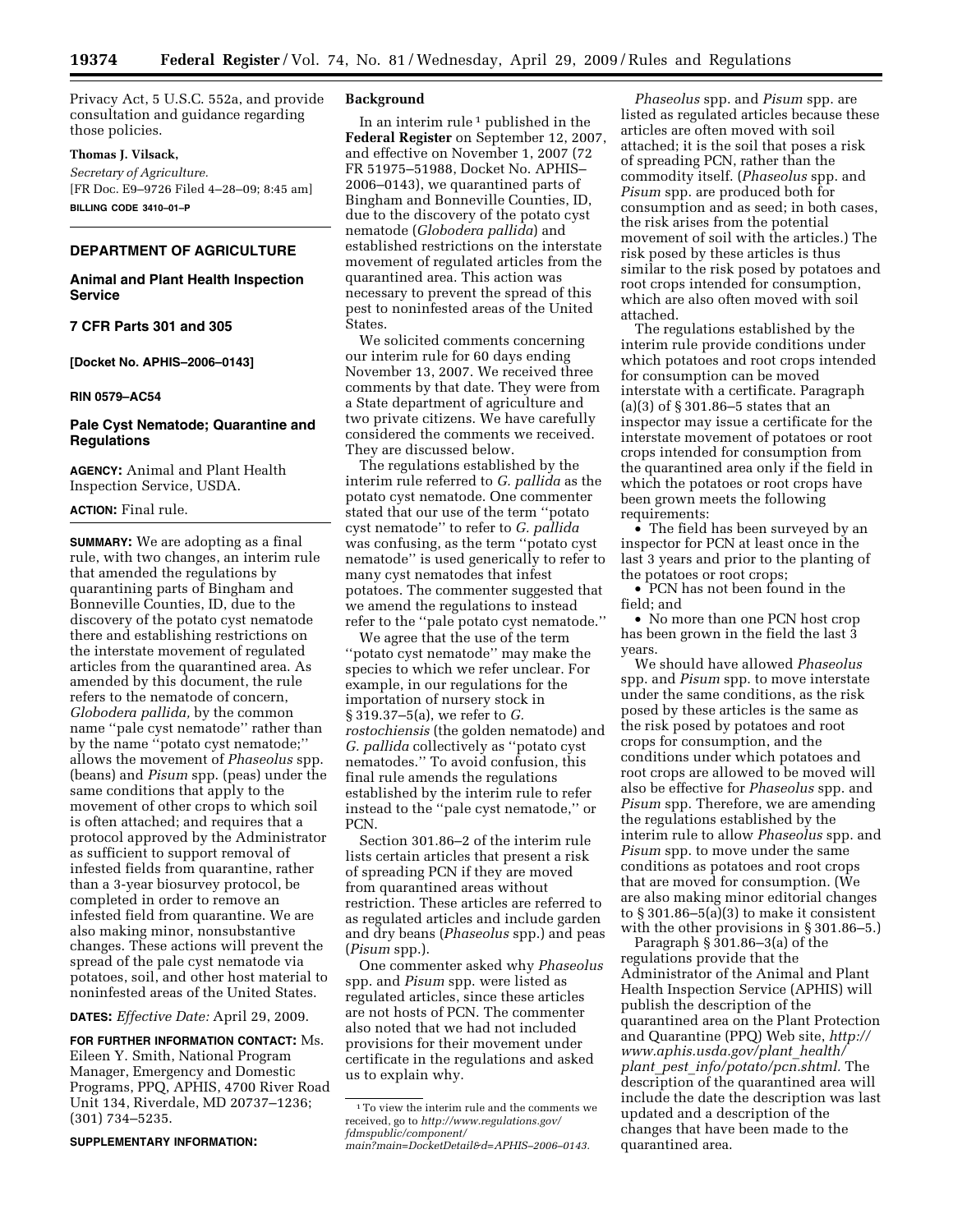One commenter expressed concerns about using a Web site to display the map of the quarantined area. This commenter stated that the map on the PPQ Web site was hard to read. The commenter also noted that the Web address could change, and asked how we would ensure that the address does not change for the life of the regulations. Finally, the commenter stated that the Department of Justice in the commenter's State had advised that referring to a mutable document, such as a map of a quarantined area on a Web site, in a quarantine regulation could be more easily subjected to challenge in court than a description of the quarantined area in the regulations themselves.

On November 1, 2007, the effective date of the interim rule, we updated the map of the quarantined area and made it easier to read.2 We published a notice in the **Federal Register** informing the public of the changes to the map since the publication of the interim rule on June 6, 2008 (73 FR 32284–32285, Docket No. APHIS–2008–0014), and we have published several notices since then informing the public of additional changes to the quarantined area. As with other regulations that refer to Web addresses, we will ensure that, if our Web site is revised and the address changes, our Web site will redirect users who enter the Web address given in the regulations to the proper Web address. Finally, the regulations set out specific conditions for adding infested and associated fields to the quarantined area and indicate that we will update the quarantined area whenever these conditions are met, meaning that the quarantined area reflects our application of standards in the regulations. We have determined that publishing the quarantined area on the Web and updating it based on standards in the regulations is an adequate means to communicate the quarantined area to the regulated public.

As noted earlier, § 301.86–5(a)(3) of the regulations sets out conditions under which potatoes and root crops intended for consumption may be moved under a certificate. One commenter suggested that we require potatoes and root crops intended for consumption and moved under a certificate to be grown only in fields that are planted with certified potato seed, if the fields are planted with potatoes.

The State of Idaho's seed certification process does not require potato seed to be examined for potato cyst nematodes.

Therefore, such a requirement would not decrease the risk posed by the movement of potatoes, root crops for consumption, beans, or peas, and we are not including such a requirement in the final rule. A potato seed certification standard is being developed that would incorporate examination for pale cyst nematode; if it is adopted, we may revisit this issue.

It should be noted that the State of Idaho already requires that all potato seed planted in the State be certified potato seed, meaning that only certified potato seed is being planted in the current quarantined area.

Paragraph § 301.86–5(b) of the regulations provides for the issuance of limited permits for the interstate movement of regulated articles from the quarantined area. Paragraph (b)(2) sets out specific conditions for the movement of potatoes for consumption from the quarantined area for processing or packing. Under this paragraph, an inspector may issue a limited permit to allow the interstate movement of potatoes from the quarantined area for processing or packing only if:

• The potatoes are transported in a manner that prevents the potatoes and soil attached to the potatoes from coming into contact with agricultural premises outside the quarantined area; and

• The potatoes are processed or packed at facilities that handle potatoes, waste, and waste water in a manner approved by APHIS to prevent the spread of PCN.

One commenter asked us to require that receiving States be notified of any movement of potatoes from the quarantined area under a limited permit. The commenter recommended that the receiving State be involved in reviewing the practices of the processing and packing facility that would receive such potatoes in order to ensure that those processes are adequate to prevent the spread of PCN. The commenter stated that receiving States should have the option of testing soil from potatoes moved under a limited permit. The commenter also asked specifically that no movement of potatoes under a limited permit be allowed to the commenter's State, Oregon.

To ensure that potatoes moved from the quarantined area under a limited permit are handled, processed, or utilized in a manner that destroys PCN, we require the receiving facility to have a compliance agreement. This compliance agreement is signed by APHIS and the owner or operator of the facility; during the approval process for a compliance agreement, the State in

which the facility is located is offered the opportunity to provide input and raise any applicable concerns. APHIS will not approve any compliance agreement unless we determine that the facility will follow the regulations, which provide adequate restrictions to prevent the interstate spread of PCN. Therefore, it is not necessary to provide advance notification to States of shipments of potatoes moved under a limited permit.

It should be noted that, thus far in the PCN program, all movement of potatoes under a limited permit has occurred within the State of Idaho, and we do not anticipate any movement of potatoes under a limited permit from Idaho to other States.

One commenter stated that the interim rule had a significant economic impact on his business, citing expenses associated with washing trucks and tarping trucks that move between fields. The commenter stated that the designation of fields owned by the commenter as part of the quarantined area meant that the commenter no longer has any control over what crops can be planted there and that investments in planting potato crops in the quarantined fields had thus been lost.

The commenter also stated that there had been an agreement to sell one of his farms to another farmer, but since the designation of that field as part of the quarantined area, the sale of the farm may be lost. The commenter asked that compensation be provided to affected producers and suggested that APHIS rent the fields in the quarantined area for a period of time until PCN could be eradicated.

Another commenter asked that APHIS allow equipment to move from quarantined fields through nonquarantined fields and to other quarantined fields without washing.

The regulations and the PCN eradication program do not require tarping of trucks. However, as mentioned earlier, potatoes moved under limited permit must be transported in a manner that prevents the potatoes and soil attached to the potatoes from coming into contact with agricultural premises outside the quarantined area. Potatoes transported in trucks normally have soil attached. Accordingly, an inspector may require steps to be taken to prevent that soil from coming into contact with agricultural premises outside the quarantined area. A common and simple means to accomplish this goal is tarping trucks. The requirement to prevent soil attached to the potatoes from coming into contact with

<sup>2</sup>This update to the quarantined area added fields in both Bingham and Bonneville Counties, ID, and also added fields in Jefferson County, ID.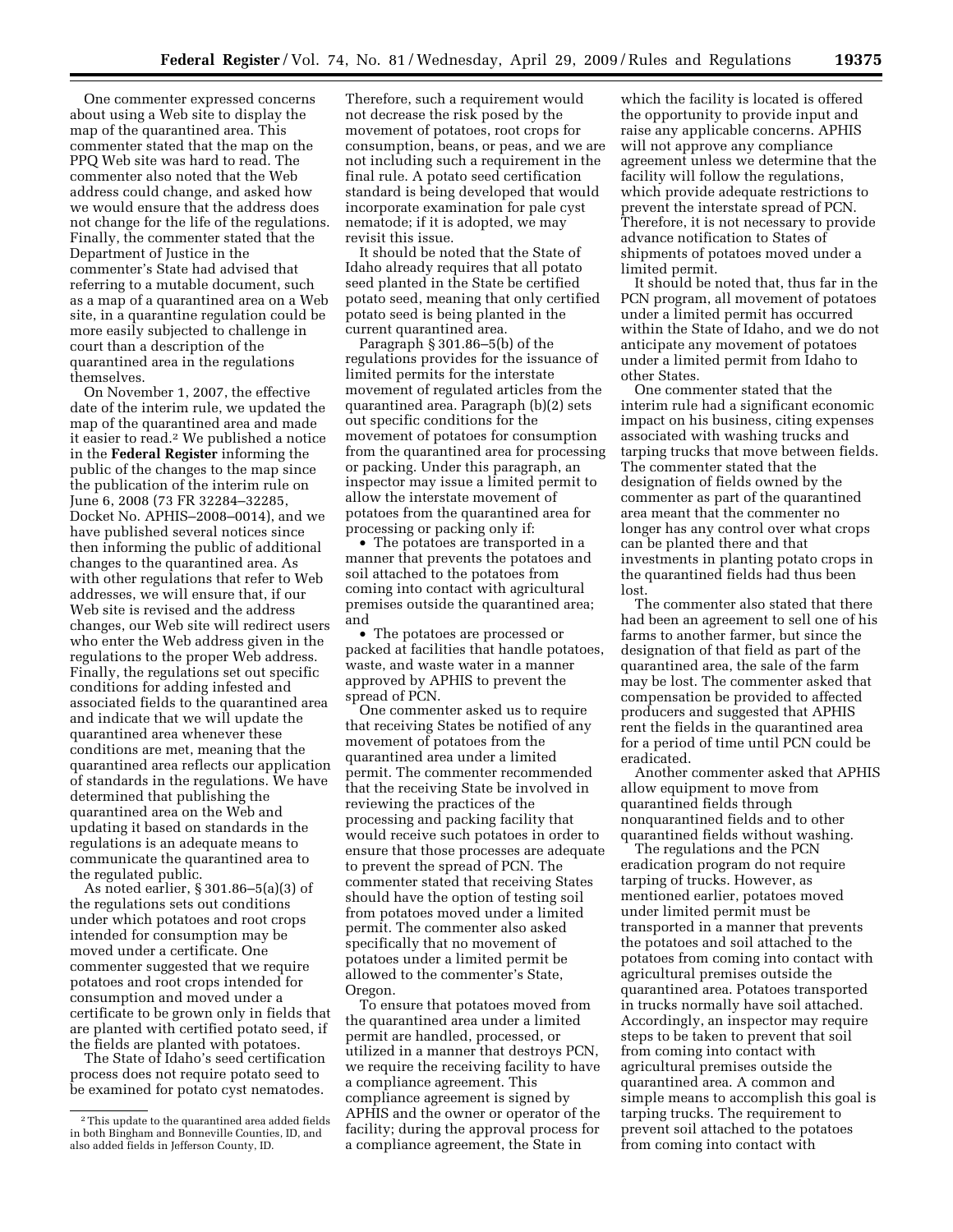agricultural premises outside the quarantined area is necessary to prevent the spread of PCN.

Similarly, washing trucks that have been used in the quarantined area is often necessary to prevent soil on the truck from coming into contact with agricultural premises outside the quarantined area; without washing, such movement could pose a risk of spreading PCN to the nonquarantined fields. We provide the services of an inspector free of charge to monitor washing of trucks, if necessary. We are working with affected producers to ensure that we can accommodate their business processes to the extent that our resources allow.

The regulations restrict the interstate movement of regulated articles from the quarantined area; they do not prescribe management practices. The commenter refers to management practices that are part of the eradication program; if producers participate in the eradication program, infested fields will eventually be able to be removed from quarantine.

Under the regulations in § 301.86– 3(d), producers have had the option of maintaining their fields under quarantine or participating in a biosurvey protocol sufficient to declare the field free of PCN. Options for ensuring that an infested field is free of PCN include participating in the APHIS eradication program for PCN or not planting any host crops in a quarantined field for enough time that any PCN that are present can no longer survive. The latter option requires not planting host crops for 30 years, meaning that affected producers may judge it to be in their best interest to participate in the eradication program.

Federal action is necessary to prevent the spread of PCN into noninfested areas and thus prevent economic impacts on a much greater number of producers than are currently affected by the PCN quarantine. We have determined that it is not appropriate to pay compensation to affected producers; however, APHIS has assumed the cost of implementing the eradication program and will continue to do so, subject to the availability of funds.

One commenter stated that we had not given advance notice of the addition of a field owned by the commenter to the quarantined area and that such notice should have been given.

We provided notice of the changes in the quarantined area on November 1, 2007, consistent with § 301.86–3 of the regulations.

We are making one additional change to the regulations established by the interim rule. Paragraph § 301.86–3(d)(1) of the interim rule stated that an

infested field will be removed from quarantine when a 3-year biosurvey protocol approved by APHIS has been completed and the field has been found to be free of PCN. At the time of publication of the interim rule, we believed that a 3-year biosurvey protocol would be sufficient to support removal of an infested field from quarantine, although we had not yet worked out the specific requirements for such a procedure. However, with input from stakeholders and from an independent international science panel, we have refined and continue to refine the protocol that will be sufficient to support removal of an infested field from quarantine. We will continue to solicit input from affected producers, State departments of agriculture, researchers, and the general public as we develop the protocol, and we will update affected producers and other interested parties on our progress. To ensure that the regulations recognize whatever bioassay protocol we ultimately determine to be sufficient, we are changing the regulations for removal of infested fields from quarantine to refer more generically to a protocol approved by the Administrator as sufficient to support removal of infested fields from quarantine.

Paragraph § 301.86–3(d)(2) of the interim rule stated that an associated field will be removed from quarantine when the field has been found to be free of PCN according to a survey protocol approved by the Administrator as sufficient to support removal from quarantine. To avoid confusion with the requirement for removing infested fields from quarantine, we are changing paragraph (d)(2) to refer to a protocol approved by the Administrator as sufficient to support removal of associated fields from quarantine.

Therefore, for the reasons given in the interim rule and in this document, we are adopting the interim rule as a final rule, with the changes discussed in this document.

This final rule also affirms the information contained in the interim rule concerning Executive Orders 12866, 12372, and 12988 and the Paperwork Reduction Act.

Further, this action has been determined to be not significant for the purposes of Executive Order 12866 and, therefore, has not been reviewed by the Office of Management and Budget.

#### **Effective Date**

Pursuant to the administrative procedure provisions in 5 U.S.C. 553, we find good cause for making this rule effective less than 30 days after publication in the **Federal Register**. The

interim rule adopted as final by this rule became effective on November 1, 2007. This rule amends the testing requirements and provisions for interstate movement established by the interim rule. Immediate action is necessary to make these changes in order to prevent the artificial spread of PCN to noninfested areas of the United States. Therefore, the Administrator of the Animal and Plant Health Inspection Service has determined that this rule should be effective upon publication in the **Federal Register**.

## **Regulatory Flexibility Act**

This final rule follows an interim rule that amended the regulations by quarantining part of Bingham and Bonneville Counties, ID, because of the presence there of PCN and restricting the interstate movement of regulated articles from the quarantined area. On November 1, 2007, the quarantined area was updated to add fields in both Bingham and Bonneville Counties, ID, and to add fields in Jefferson County, ID. These are the first detections of PCN in the United States. This analysis considers the economic effects of the regulations on the current quarantined area and the benefits of imposing the quarantine.

Expected benefits and costs are examined, including expected economic impacts for small entities as required by the Regulatory Flexibility Act.

### *U.S. Production and Exports 3*

Potatoes, excluding sweet potatoes, are a staple crop grown in a majority of U.S. States. They are also the lead vegetable crop in the United States. The Russet variety, which is planted in the spring and harvested in the fall, accounts for approximately 75 percent of the total U.S. acreage planted to potatoes. Ninety percent of all potatoes are harvested in the fall, with the remaining 10 percent harvested in the other three seasons. This 10 percent of production accounts for specialty varieties that typically command higher prices, such as round white, red, yellow, and purple potatoes.

From 2001 to 2006, acreage planted to fall potatoes fell by 9 percent while production of this variety decreased by 4 percent throughout the United States. The decline in Idaho's acreage and production was sharper, falling by 21 percent and 18 percent, respectively. Yields over the same period increased in both the United States and Idaho. Fall potatoes are marketed year round from

<sup>3</sup>Most information in this section is derived from the Economic Research Service's Potato Briefing [Room, available online at](http://www.ers.usda.gov/Briefing/Potatoes/) *http://www.ers.usda.gov/ Briefing/Potatoes*/.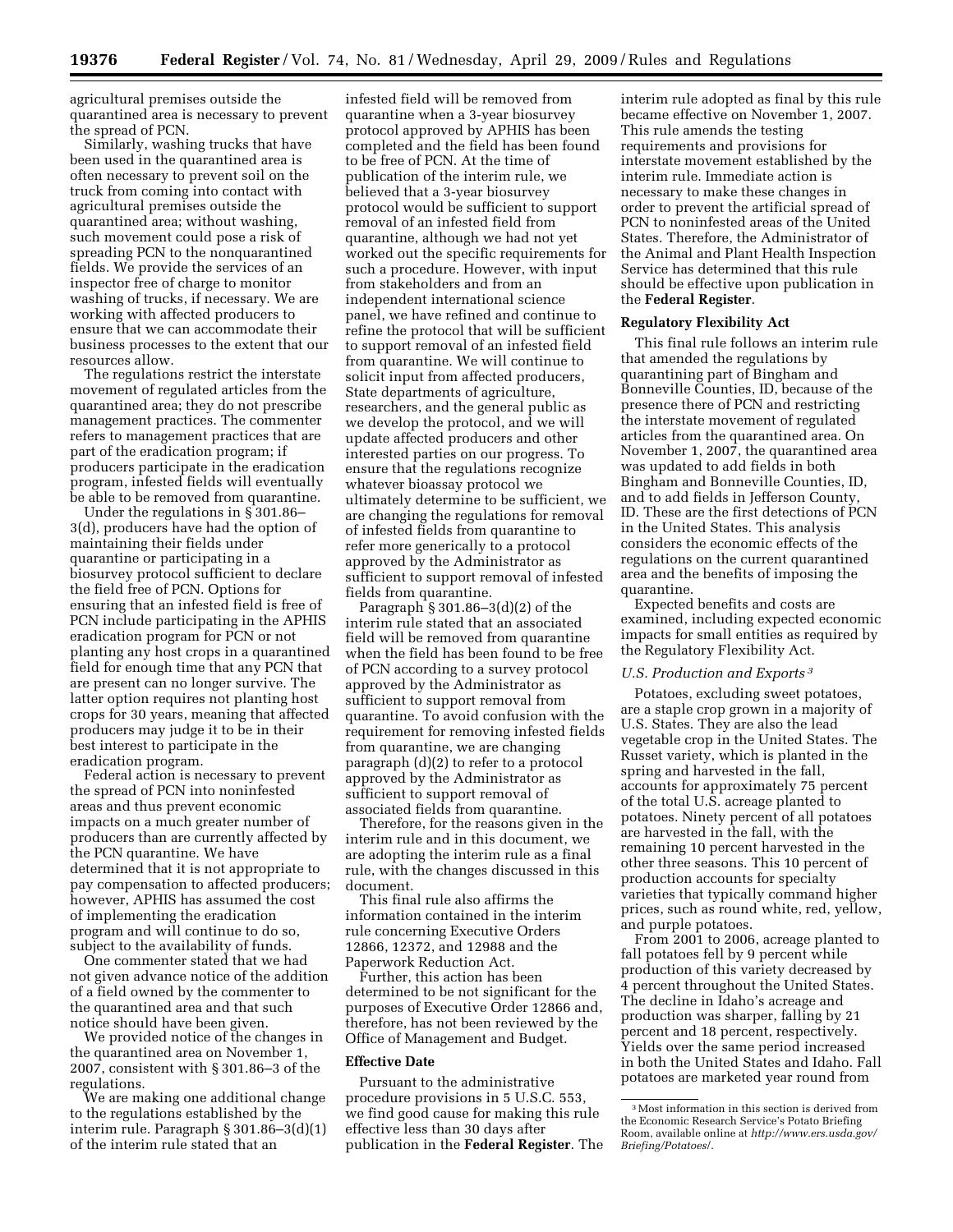July (early harvest areas) through June. Potatoes can be stored for long periods of time. This storage capability allows

flexibility in marketing; sellers can hold their crop until more favorable prices prevail on the market. Fresh potatoes

are mainly sold on the open market, not under contract. Processing potatoes, on the other hand, are typically contracted.

# TABLE 1—PRODUCTION AND FARM PRICES OF FALL POTATOES IN THE UNITED STATES; IDAHO; AND BINGHAM, BONNEVILLE, AND JEFFERSON COUNTIES, ID, 2001–2006

|                                                  | <b>United States</b>                                           |                                                 |                                              |                                                                | Idaho                                                          | Bingham<br>county b                                         | Bonneville<br>county b                       | Jefferson<br>county b                                    |                                                    |                                                       |
|--------------------------------------------------|----------------------------------------------------------------|-------------------------------------------------|----------------------------------------------|----------------------------------------------------------------|----------------------------------------------------------------|-------------------------------------------------------------|----------------------------------------------|----------------------------------------------------------|----------------------------------------------------|-------------------------------------------------------|
|                                                  | Production<br>Farm price                                       |                                                 | Production                                   |                                                                | Farm price                                                     |                                                             | Production                                   |                                                          |                                                    |                                                       |
|                                                  |                                                                | Table stock                                     | Processing                                   |                                                                | Table stock                                                    | Processing                                                  | All uses                                     |                                                          |                                                    |                                                       |
|                                                  | 1.000 Cwt.                                                     | \$ per Cwt.                                     |                                              | 1.000 Cwt.                                                     | \$ per Cwt.                                                    |                                                             | .000 Cwt.                                    | 1.000 Cwt.                                               | 1,000 Cwt.                                         |                                                       |
| 2001<br><br>2002<br>2003<br>2004<br>2005<br>2006 | 393,631<br>413,581<br>410.588<br>410.253<br>382,743<br>398,921 | 10.79<br>9.59<br>7.32<br>6.76<br>10.36<br>10.27 | 5.05<br>5.16<br>5.10<br>5.06<br>5.39<br>5.90 | 120,200<br>133,385<br>123.180<br>131.970<br>118.288<br>128,915 | $\left( \alpha \right)$<br>(a)<br>3.85<br>3.40<br>6.90<br>6.55 | $\left( \mathbf{a} \right)$<br>4.30<br>4.50<br>4.90<br>5.40 | 6.15<br>5.00<br>4.40<br>4.25<br>5.70<br>5.90 | 18,330<br>20.000<br>19.598<br>20.740<br>18.080<br>20.200 | 8,136<br>9,204<br>8,537<br>9,070<br>8,250<br>9,930 | 10,047<br>13,029<br>10,645<br>9,200<br>9,360<br>9,100 |

a Prices by use not available for these years.

**b No data available for prices at the county level.** 

Source: U.S. Department of Agriculture, National Agricultural Statistics Service, *Potatoes: 2006 Summary,* September 2007 and USDA, NASS, Idaho Office, *County Estimates: Potatoes 2006,* September 2007.

The United States ranks fourth in the world in potato production, trailing China, Russia, and India. Historically, the United States has been a net exporter of potatoes in value terms, with exports of processed potatoes accounting for a large portion of this surplus. In 2003 and 2004, an increase in imports of processed potato products from Canada tipped this balance so that the United States ran a trade deficit in those years. However, imports of Canadian potato products returned to historical levels in 2005, and the United States regained its status as a net exporter. Exports of potatoes are on the rise and now account for approximately one-third of the value of farm sales. Over half of these exports are processed products, primarily frozen french fries. Japan is the United States' largest importer of frozen fries, followed by Mexico and Canada. Canada is the largest supplier of U.S. potato imports.

Although, historically, Japan has been the largest importer of U.S. frozen potato products, this country banned imports of fresh potatoes from the United States starting in the 1950s.

However, in February of 2006, Japan opened its market to the importation of fresh potatoes from approved facilities in 14 States: Arizona, California, Colorado, Florida, Idaho, Maine, Michigan, Minnesota, New Mexico, North Dakota, Texas, Oregon, Washington, and Wisconsin (OC 2006).4 The outbreak of PCN in Idaho has led to the reimplementation of Japan's ban on fresh potatoes from the United **States**.

## *Idaho Production and Exports*

Idaho specializes in production of fall potatoes. According to NASS data, there were no spring, summer, or winter potatoes produced in Idaho from 2001 to 2006. Over 65 percent of fall potatoes are grown in the Western States. Idaho and Washington account for 50 percent of the U.S. total, where planted acreage in Idaho is more than double that in Washington. Idaho's importance to the domestic potato industry also makes this State influential in the world market for potatoes. Idaho exports a substantial amount of potatoes on a yearly basis. However, the majority of

these exports is processed rather than fresh. This analysis only focuses on the fresh market, since this is the portion that will be affected by the final rule. From 2001 to 2006, the annual value of Idaho's table potato exports averaged \$3.6 million. Sixty-seven percent of Idaho's fresh exports during this period were to Canada. Mexico also imported potatoes from Idaho, accounting for 23 percent of Idaho exports. Japan is a substantial importer of U.S. processed potato products, but its imports of fresh potatoes have been negligible or nonexistent.

Together, Canada and Mexico accounted for approximately 90 percent of Idaho exports between 2001 and 2006, although Idaho's fresh potato sales worldwide and the combined share exported to Canada and Mexico have fluctuated substantially (table 2). Mexico has been an expanding market, with sales increasing 90-fold over this 6 year period, while exports to Canada have declined by more than half. In 2005, Idaho's potato exports to Mexico exceeded its potato exports to Canada for the first time.

## TABLE 2—IDAHO EXPORTS OF FRESH POTATOES BY COUNTRY, 2001–2006

|      | World                | Canada               | Mexico                 |                      |                        |                      | Japan                  |  |
|------|----------------------|----------------------|------------------------|----------------------|------------------------|----------------------|------------------------|--|
|      | Exports<br>(\$1,000) | Exports<br>(\$1,000) | Percentage<br>of total | Exports<br>(\$1,000) | Percentage<br>of total | Exports<br>(\$1,000) | Percentage<br>of total |  |
| 2001 | 3,622                | 3,209                | 88.6                   | 34                   | 0.9                    | 43                   | 1.2                    |  |
|      | 3,472                | 3,200                | 92.2                   | 12                   | 0.3                    |                      | 0.0                    |  |
|      | .988                 | ,988                 | 100.0                  |                      | 0.0                    |                      | 0.0                    |  |
| 2004 | .485                 | .096                 | 73.8                   | 338                  | 22.8                   |                      | 0.0                    |  |
| 2005 | 6.643                | .485                 | 22.4                   | 2.967                | 44.7                   |                      | 0.0                    |  |

4Office of Communications of USDA. Release number 0050.06, February 2006. Online news release: *[http://www.usda.gov/wps/portal/!ut/p/](http://www.usda.gov/wps/portal/!ut/p/_s.7_0_A/7_0_1OB/.cmd/ad/.ar/sa.retrievecontent/.c/6_2_1UH/.ce/7_2_5JM/.p/5_2_4TQ/_th/J_2_9D/_s.7_0_A/7_0_1OB?PC_7_2_5JM_contentid=2006%2F02%2F0050.xml&PC_7_2_5JM_parentnav=LATEST_RELEASES&PC_7_2_5JM_navid=NEWS_RELEASE)*\_*s.7*\_

*0*\_*A/7*\_*0*\_*[1OB/.cmd/ad/.ar/sa.retrievecontent/.c/6](http://www.usda.gov/wps/portal/!ut/p/_s.7_0_A/7_0_1OB/.cmd/ad/.ar/sa.retrievecontent/.c/6_2_1UH/.ce/7_2_5JM/.p/5_2_4TQ/_th/J_2_9D/_s.7_0_A/7_0_1OB?PC_7_2_5JM_contentid=2006%2F02%2F0050.xml&PC_7_2_5JM_parentnav=LATEST_RELEASES&PC_7_2_5JM_navid=NEWS_RELEASE)*\_ *2*\_*1UH/.ce/7*\_*2*\_*5JM/.p/5*\_*2*\_*4TQ/*\_*th/J*\_*2*\_*9D/*\_*s.7*\_ *0*\_*A/7*\_*0*\_*1OB?PC*\_*7*\_*2*\_*5JM*\_*contentid=2006%*

*2F02%2F0050.xml&PC*\_*7*\_*2*\_*5JM*\_*parentnav= LATEST*\_*RELEASES&PC*\_*7*\_*2*\_*5JM*\_*navid=NEWS*\_ *RELEASE.* [Accessed September 2006.](http://www.usda.gov/wps/portal/!ut/p/_s.7_0_A/7_0_1OB/.cmd/ad/.ar/sa.retrievecontent/.c/6_2_1UH/.ce/7_2_5JM/.p/5_2_4TQ/_th/J_2_9D/_s.7_0_A/7_0_1OB?PC_7_2_5JM_contentid=2006%2F02%2F0050.xml&PC_7_2_5JM_parentnav=LATEST_RELEASES&PC_7_2_5JM_navid=NEWS_RELEASE)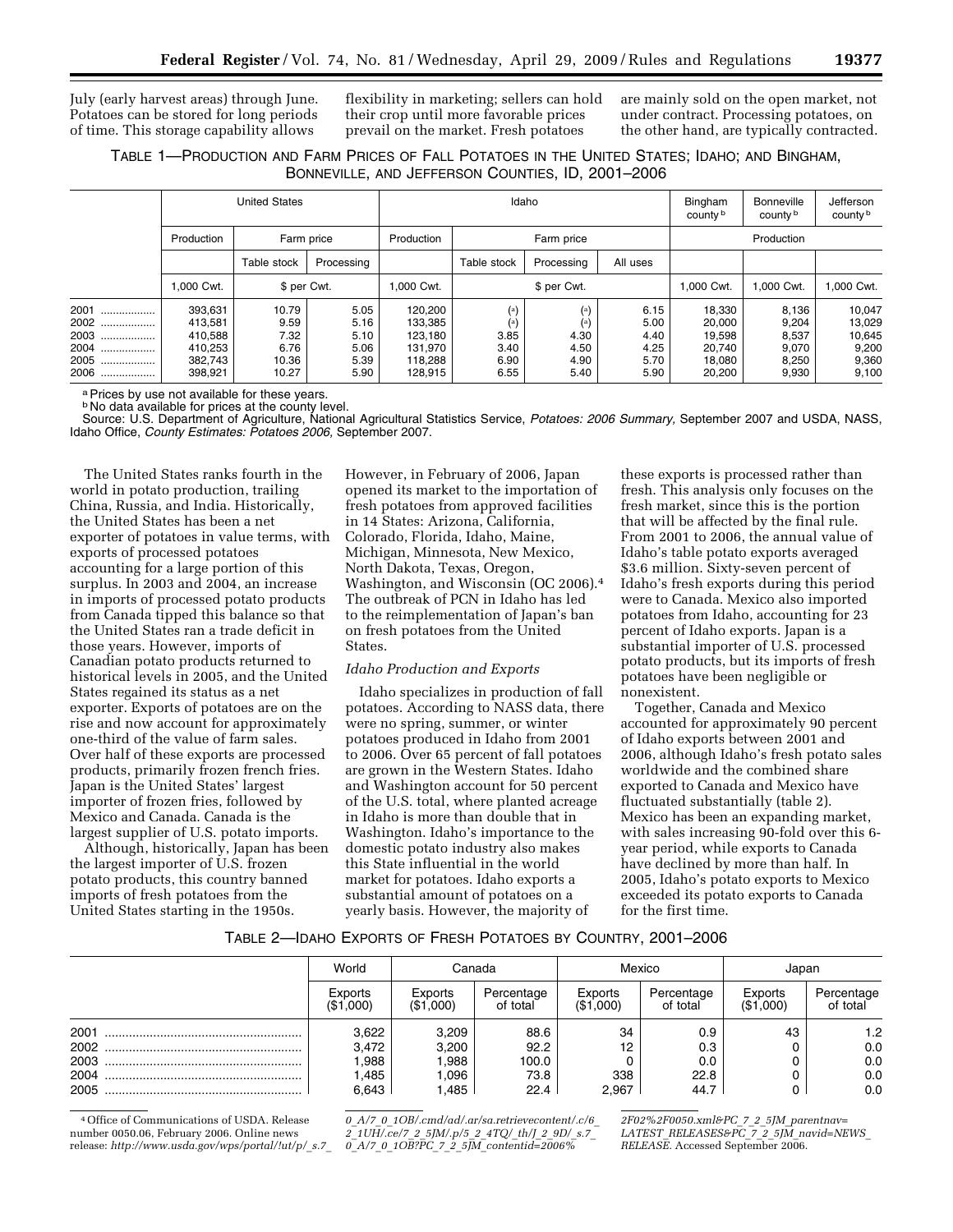|      | World                | Canada               |                        | Mexico                      |                        | Japan                |                        |
|------|----------------------|----------------------|------------------------|-----------------------------|------------------------|----------------------|------------------------|
|      | Exports<br>(\$1,000) | Exports<br>(\$1,000) | Percentage<br>of total | <b>Exports</b><br>(\$1,000) | Percentage<br>of total | Exports<br>(\$1,000) | Percentage<br>of total |
| 2006 | 4.518                | . 190                | 26.3                   | 3,086                       | 68.3                   |                      | 0.0                    |

## TABLE 2—IDAHO EXPORTS OF FRESH POTATOES BY COUNTRY, 2001–2006—Continued

Source: Global Trade Information Services, World Trade Atlas: U.S. State Export Edition, April 2007.

Based upon available data and expected effects, we believe that the benefits of the rule, in terms of curtailing the spread of the pest, will outweigh the costs borne by producers in the quarantined area. Major importers of fresh potatoes from Idaho, including Canada and Mexico, have lifted their import prohibitions imposed following the PCN discoveries and now allow imports of fresh potatoes from Idaho subject to certain restrictions, including that the potatoes do not originate from the quarantined area. Since the United States exports many more potatoes in the processed form, either as frozen french fries or potato chips, any loss of foreign markets for fresh potatoes is not likely to have significant economic impacts on the U.S. potato industry. Additionally, the domestic market will be able to absorb any excess supply of fresh potatoes resulting from import bans imposed by other countries.

In the following analysis, we first consider potential costs of the rule for producers in the quarantined area. Possible benefits of the rule, in terms of preventing the spread of PCN to other States, are then examined. Lastly, we address expected impacts for small entities.

## **Expected Costs of the Rule**

## *Costs for Producers in the Quarantined Area*

As of December 1, 2008, approximately 17,376 of the 335,000 acres planted to potatoes in Idaho were included in the current quarantined area. However, of these acres, only 1,079 were infested with PCN. The rest were regulated as associated fields. The potential economic impacts of regulating this area are presented in the following paragraphs.

Given a quarantined area of approximately 17,376 acres, an upperbound annual potato production

quantity of about 563.7 million pounds could be affected by the rule.<sup>5</sup> This amount represents approximately 3 percent of total potato production in Idaho and slightly more than 1 percent of total potato production in the United States. However, even these small percentages overstate the probable impact because the 563.7 million pound upper-bound quantity assumes all regulated acres would be planted to potatoes at any given time, whereas potatoes are commonly grown in a 2- to 3-year rotation with grain. Moreover, interstate movement of table potatoes and other regulated articles from quarantined areas will be allowed when accompanied by a certificate or limited permit, when field surveys are completed and cropping restrictions have been met, and when PCN has not been found. We note that State officials expect a significant decline in the acreage planted to potatoes in Idaho this year, due to the high price of grain and possible water shortages.

Despite the minimal impacts on domestic production, some export markets initially did close due to the PCN outbreak. However, the majority of Idaho potato exports are in the form of processed products, not fresh potatoes. Idaho's exports of fresh potatoes averaged 2 percent of total exports of potato and potato products from 2001 to 2006. As noted, since the Federal Order quarantining certain areas of Idaho was implemented on August 28, 2006, major foreign markets for fresh potatoes from Idaho have reopened, including Canada and Mexico. Since these two countries account for approximately 90 percent of Idaho fresh exports, the impact of the rule on fresh potato exports is likely to be very small.

Producers whose fields are infested and who wish to remove those fields from quarantine may choose either not to plant any host crop, including

potatoes, tomatoes, eggplants, peppers, or tomatillos, for 30 years or to engage in the APHIS eradication program. Producers may plant non-host crops on the quarantined acreage. According to APHIS field personnel, prior to the implementation of the Federal Order, producers in the three affected counties historically planted potatoes in a 2-year rotation with grain. If, because of the rule, a producer chooses to plant alternative crops entirely, it would likely be a continuous grain rotation or a rotation of grain and hay. In Bingham County, the harvested acreage of potatoes trails that of wheat and alfalfa hay. Producers in this county also grow barley. Data for Bonneville County show significant wheat and barley acreage, as well as acreage devoted to hay production. Jefferson County harvests a significant acreage of hay, with approximately equivalent acreage devoted to barley, wheat, and potatoes, combined. Based on historical production in the three counties (tables 3, 4, and 5) and farmers' options, it is likely that farmers subject to the quarantine will choose to plant non-host crops rather than forgo revenue that could be generated from the land under quarantine. The planting decision will be a function of market prices, input costs, and possibly Government payments for commodities classified as program crops. Farmers may choose to plant one commodity or multiple commodities depending on these factors. Given alternative production opportunities, the extent to which producers in the quarantined area will be negatively affected by the rule cannot be clearly defined. However, given that the crops mentioned above are viable substitutes in production for the ineligible host crops, producers will likely not face substantial impacts due to the quarantine regulations.

<sup>5</sup>This estimate is based on historical yields from Bingham, Bonneville, and Jefferson Counties, ID, and the estimated number of acres quarantined under the rule. An average of the yields from 2001

to 2006 excluding the high and low yields from the period is multiplied by the number of acres quarantined to estimate the level of production in each county for the quarantine area. The production

numbers for the three counties are then summed to obtain the upper-bound estimate reported above.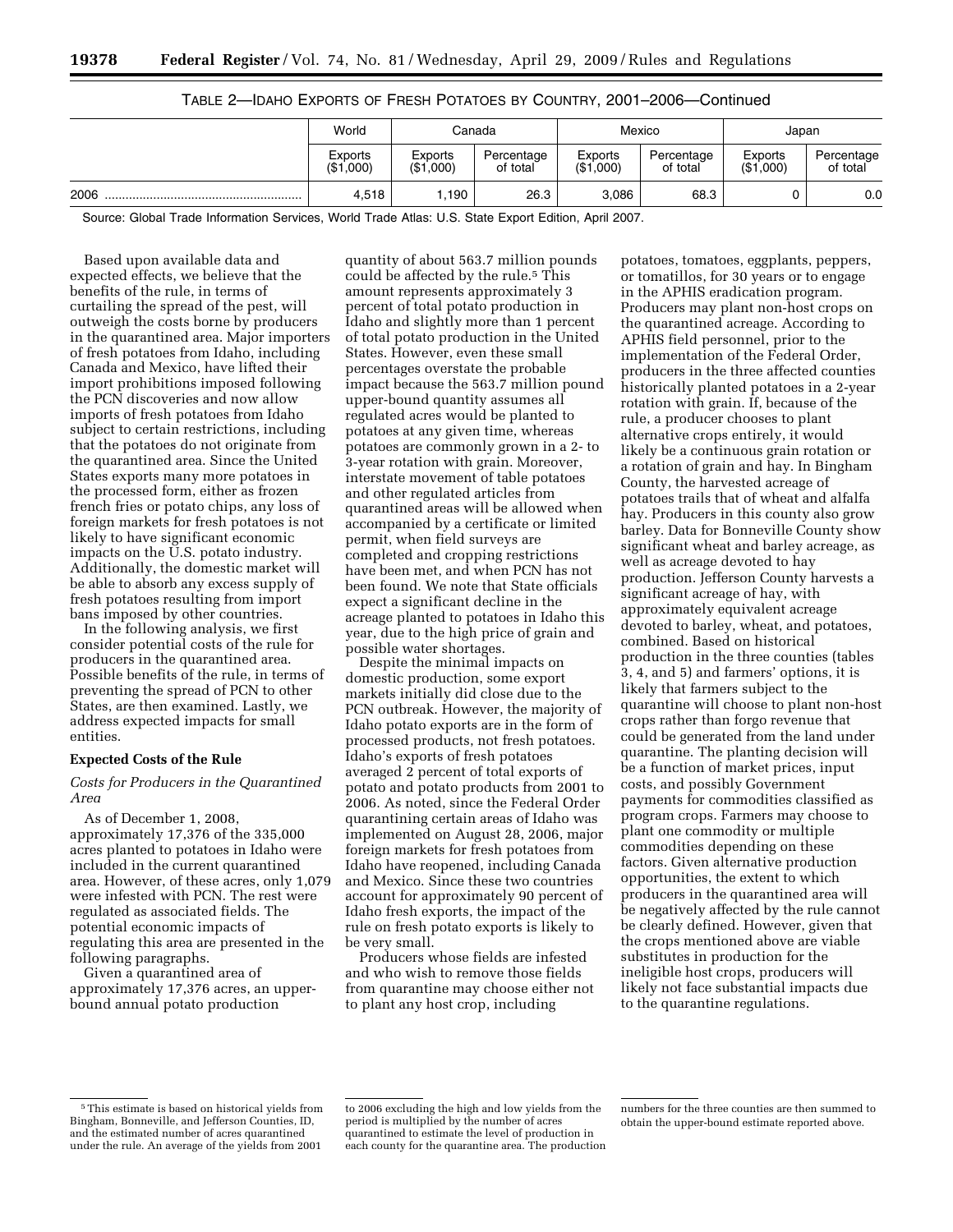# TABLE 3-HARVESTED ACREAGE AND PRODUCTION OF VARIOUS CROPS IN BINGHAM COUNTY, ID, 2001-2006

|      | Wheat   | Barley                    | Hav     | Potatoes  |  |
|------|---------|---------------------------|---------|-----------|--|
|      |         | <b>Harvested Acres</b>    |         |           |  |
| 2001 | 117,500 | 21,300                    | 54,300  | 55,200    |  |
| 2002 | 116,500 | 22.500                    | 67,000  | 59,700    |  |
| 2003 | 109,000 | 28.700                    | 66,900  | 60,300    |  |
| 2004 | 117.500 | 26.900                    | 64.500  | 56,000    |  |
| 2005 | 122,200 | 24,300                    | 61,600  | 52,200    |  |
| 2006 | 114.500 | 19,100                    | 72,000  | 55,800    |  |
|      |         | Production (1,000 Pounds) |         |           |  |
| 2001 | 660,000 | 95.184                    | 472.800 | 1,833,000 |  |
| 2002 | 682,200 | 100,224                   | 568,400 | 2,000,000 |  |
| 2003 | 680.400 | 123.360                   | 512.000 | 1,959,800 |  |
| 2004 | 795.600 | 133.440                   | 514.000 | 2,074,000 |  |
| 2005 | 807.960 | 121,152                   | 583,800 | 1,808,000 |  |
| 2006 | 736.500 | 84,960                    | 705.600 | 2,020,000 |  |

Source: USDA, NASS, Quick Stats Database, U.S. and All States County Data-Crops, January 2008.

## TABLE 4-HARVESTED ACREAGE AND PRODUCTION OF VARIOUS CROPS IN BONNEVILLE COUNTY, ID, 2001-2006

|      | Wheat                     | Barley                 | Hav     | Potatoes |
|------|---------------------------|------------------------|---------|----------|
|      |                           | <b>Harvested Acres</b> |         |          |
| 2001 | 57.400                    | 60.100                 | 34.500  | 28,700   |
| 2002 | 52,600                    | 68.400                 | 34,700  | 31,200   |
| 2003 | 46,300                    | 71.300                 | 38,800  | 29,800   |
| 2004 | 51,000                    | 66,500                 | 37,400  | 29,900   |
| 2005 | 46,500                    | 69,000                 | 35,600  | 26,600   |
| 2006 | 52.700                    | 59,200                 | 39,000  | 29,200   |
|      | Production (1,000 Pounds) |                        |         |          |
| 2001 | 192.000                   | 235,680                | 242.000 | 813,600  |
| 2002 | 178,800                   | 280,320                | 256,800 | 920,400  |
| 2003 | 145,200                   | 210.240                | 248,000 | 853,700  |
| 2004 | 214,800                   | 315,456                | 254,800 | 907,000  |
| 2005 | 183.900                   | 331,392                | 263,200 | 825,000  |
| 2006 | 203,100                   | 264,000                | 311,000 | 993,000  |

Source: USDA, NASS, Quick Stats Database, U.S. and All States County Data-Crops, January 2008.

# TABLE 5-HARVESTED ACREAGE AND PRODUCTION OF VARIOUS CROPS IN JEFFERSON COUNTY, ID, 2001-2006

|      | Wheat                     | Barley                 | Hay     | Potatoes  |  |
|------|---------------------------|------------------------|---------|-----------|--|
|      |                           | <b>Harvested Acres</b> |         |           |  |
| 2001 | 30,900                    | 41.600                 | 91.500  | 29,600    |  |
| 2002 | 27.200                    | 42.700                 | 97.500  | 36,700    |  |
| 2003 | 22.700                    | 51.900                 | 101.700 | 32,000    |  |
| 2004 | 33,300                    | 56.300                 | 98.000  | 24,200    |  |
| 2005 | 31,300                    | 56,700                 | 95,300  | 24,300    |  |
| 2006 | 32,800                    | 44,600                 | 98.600  | 23.400    |  |
|      | Production (1,000 Pounds) |                        |         |           |  |
| 2001 | 152.100                   | 187.776                | 835,600 | 1,004,700 |  |
| 2002 | 143.160                   | 198.960                | 913.200 | 1,302,900 |  |
| 2003 | 123,900                   | 234,576                | 926,400 | 1,064,500 |  |
| 2004 | 195,600                   | 288.672                | 911.400 | 920,000   |  |
| 2005 | 188.880                   | 276,192                | 910.000 | 936,000   |  |
| 2006 | 197.880                   | 207.840                | 997.000 | 910,000   |  |

Source: USDA, NASS, Quick Stats Database, U.S. and All States County Data-Crops, January 2008.

## **Expected Benefits of the Rule**

Impacts of the rule on the domestic market are likely to be small, and the

benefits of the quarantine in preventing the spread of PCN are expected to outweigh the costs. Widespread

dissemination of the pest would likely translate into significant economic losses for producers and processors. Left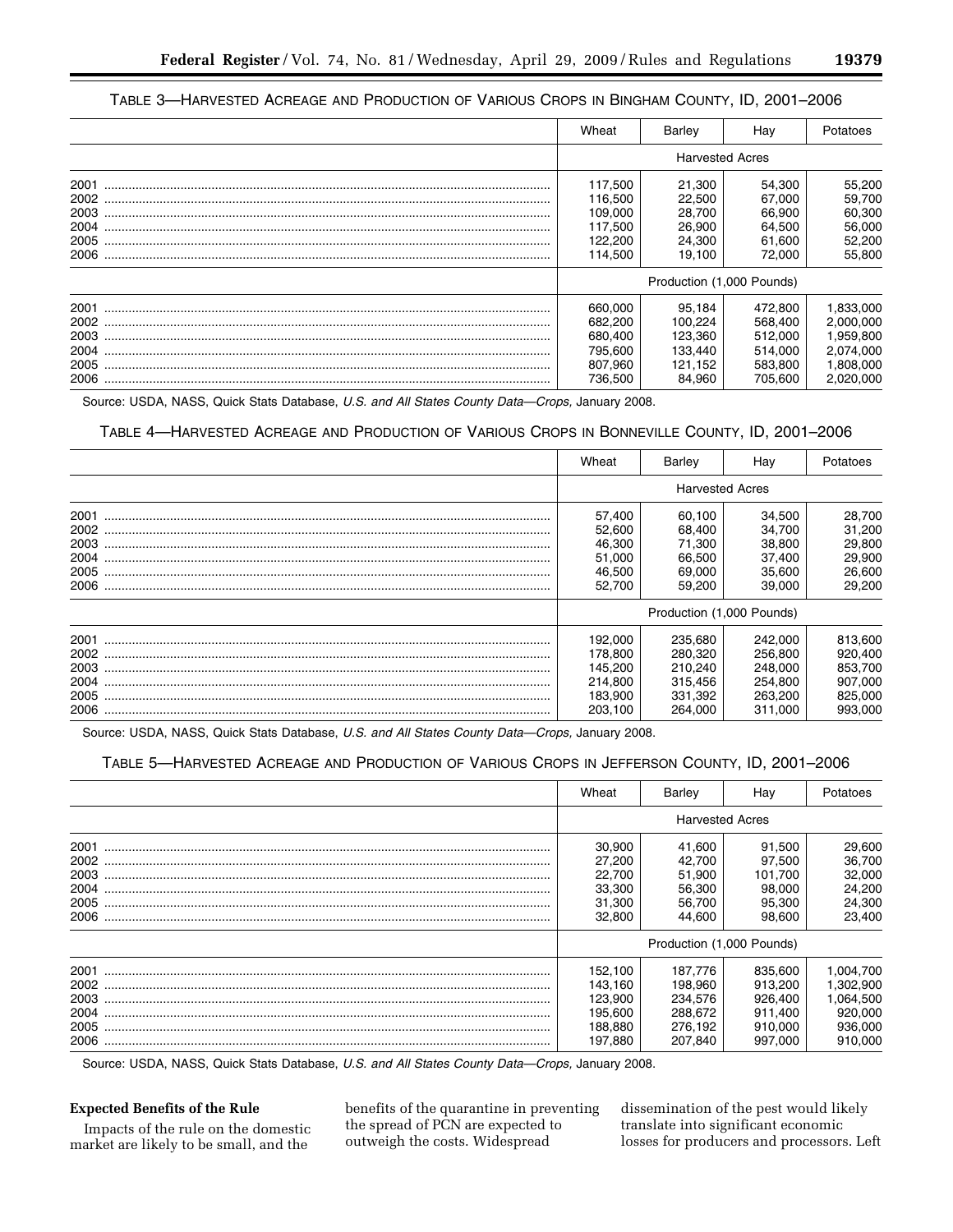unchecked, PCN attacks the roots of the potato plant, leaching nutrients from the plant itself, which in turn reduces yields, leading to significant declines in production. Additionally, import bans implemented by U.S. trading partners would likely be more widespread and take longer to remove. Furthermore, producers have the option to plant nonhost crops and keep land in production rather than allowing it to remain fallow.

#### *Cost-Benefit Summary*

Benefits of the regulation in terms of preventing the spread of PCN are expected to outweigh direct costs to affected producers. The rule states that an infested field will be removed from quarantine when a protocol approved by the Administrator as sufficient to support removal of infested fields from quarantine has been completed and the field has been found to be free of PCN. One means to ensure that a field is free of PCN is to avoid planting host crops in it for at least 30 years; PCN can survive for up to 30 years in a dormant state without any host crops on which to feed. PPQ is also developing a protocol for eradicating PCN in infested fields. As noted earlier, PPQ will solicit input from affected producers, State departments of agriculture, researchers, and the general public to develop the protocol and provide updates on its progress. When the protocol is finalized, APHIS will make it available to the public and will pay for its implementation, subject to the availability of funds. Regardless of the eradication means used to ensure that a field is free from PCN, however, APHIS will require the protocol approved by the Administrator as sufficient to support removal of infested fields from quarantine to confirm that freedom. Until eradication of PCN in a field is achieved, producers can minimize their losses resulting from the regulation by planting alternative non-host crops. A number of non-host crops have been identified as viable substitutes for potatoes in the quarantined area.

## **Final Regulatory Flexibility Analysis**

The Regulatory Flexibility Act requires that agencies consider the economic impact of rule changes on small businesses, organizations, and governmental jurisdictions. Section 604 of the Act requires agencies to prepare and make available to the public a final regulatory flexibility analysis (FRFA) describing any changes made to the rule as a result of comments received and the steps the agency has taken to minimize any significant economic impacts on small entities. Section 604(a) of the Act specifies the content of a FRFA. In this

section, we address these FRFA requirements.

#### *Objectives and Need for the Rule*

The objective of the interim rule and this final rule is to prevent the spread of PCN by quarantining infested or associated fields. A widespread outbreak of PCN in Idaho could have devastating consequences for the U.S. potato industry. APHIS believes the implementation of the quarantine and movement restrictions will prevent the pest from spreading to other areas in Idaho and the rest of the United States. This will benefit a majority of potato producers by safeguarding their fields from infestation.

## *Summary of Significant Issues Raised During Comment Period*

One producer affected by the quarantine commented that following the protocols established in this rule would be logistically difficult and would impose an economic burden on his operation. In addition, the producer felt the rule limited his ability to make planting decisions and interfered with the potential sale of land.

The issues raised in this comment appear to be an isolated incident where the rule may have a significant impact on one operation. However, the benefits of the rule, in terms of preventing the spread of PCN to other areas, outweigh the costs described by this producer. APHIS has not made any changes in this final rule based on this comment.

## *Description and Estimated Number of Small Entities Regulated*

The final rule will have potential implications for domestic producers of potatoes, as well as potato processing firms. Additionally, producers of other host crops and non-host crops also regulated under the rule may be impacted. It is likely that the entities affected will be small according to Small Business Administration (SBA) guidelines. A discussion of these impacts follows.

Affected U.S. potato producers are expected to be small entities, based on 2002 Census of Agriculture data and SBA guidelines for entities in the farm category Potato Farming, Field, and Seed Potato Production (NAICS 111211). The SBA classifies producers in this farm category with total annual sales of not more than \$750,000 as small entities. APHIS does not have information on the size distribution of the relevant producers, but according to 2002 Agriculture Census data, there were a total of 25,017 farms in Idaho in

2002.6 Of this number, approximately 95 percent had annual sales in 2002 of less than \$500,000, which is well below the SBA's small entity threshold of \$750,000 for commodity farms.7 This indicates that the majority of farms are considered small by SBA standards, and it is reasonable to assume that most of the 121 potato farms located in Bingham County, the 47 potato farms located in Bonneville County, and the 32 potato farms located in Jefferson County that may be affected by this rule also qualify as small. Potato packing firms classified as NAICS 115114 (Postharvest Crop Activities (except Cotton Ginning)) are considered small if they have not more than \$6.5 million in total annual sales. According to the County Business Patterns report for Idaho published by the Census Bureau, there were 22 postharvest establishments in Idaho in 2005, the latest date for which numbers were published. Of these, one was located in Bingham County and one was located in Bonneville County; there were no establishments reported for Jefferson County. This document does not report the value of total annual sales or the distribution of annual sales for firms in this category. Thus, it is not known what percentage of potato packing firms are small.

In addition to potato farms, producers engaged in growing other host crops, including tomatoes, eggplants, peppers, and tomatillos, and non-host crops that may be moved with soil attached, including garden and dry beans and peas, are subject to regulation and expected to be small entities according to SBA standards. The crops listed above are all classified within NAICS 111219 (Other Vegetable (except Potato) and Melon Farming). Firms with total annual sales of less than \$750,000 are considered small entities. As discussed earlier, APHIS does not have data at a sufficiently detailed level to determine which farms in these categories are considered small. However, it is reasonable to assume that if 95 percent of total Idaho farms are small by SBA guidelines, a majority of the farms classified under NAICS 111219 can also be considered small. Although it is assumed that most if not all vegetable (except potato) farms in Bingham, Bonneville, and Jefferson Counties are small, NASS does not report any of these types of farms in the affected counties, nor is there any production data for these crops in any of the affected counties. Therefore, there is likely to be at most a very small impact

 $^{\rm 6}$  This number represents the total number of farms in Idaho, including farms producing potatoes. 7Source: SBA and *2002 Census of Agriculture.*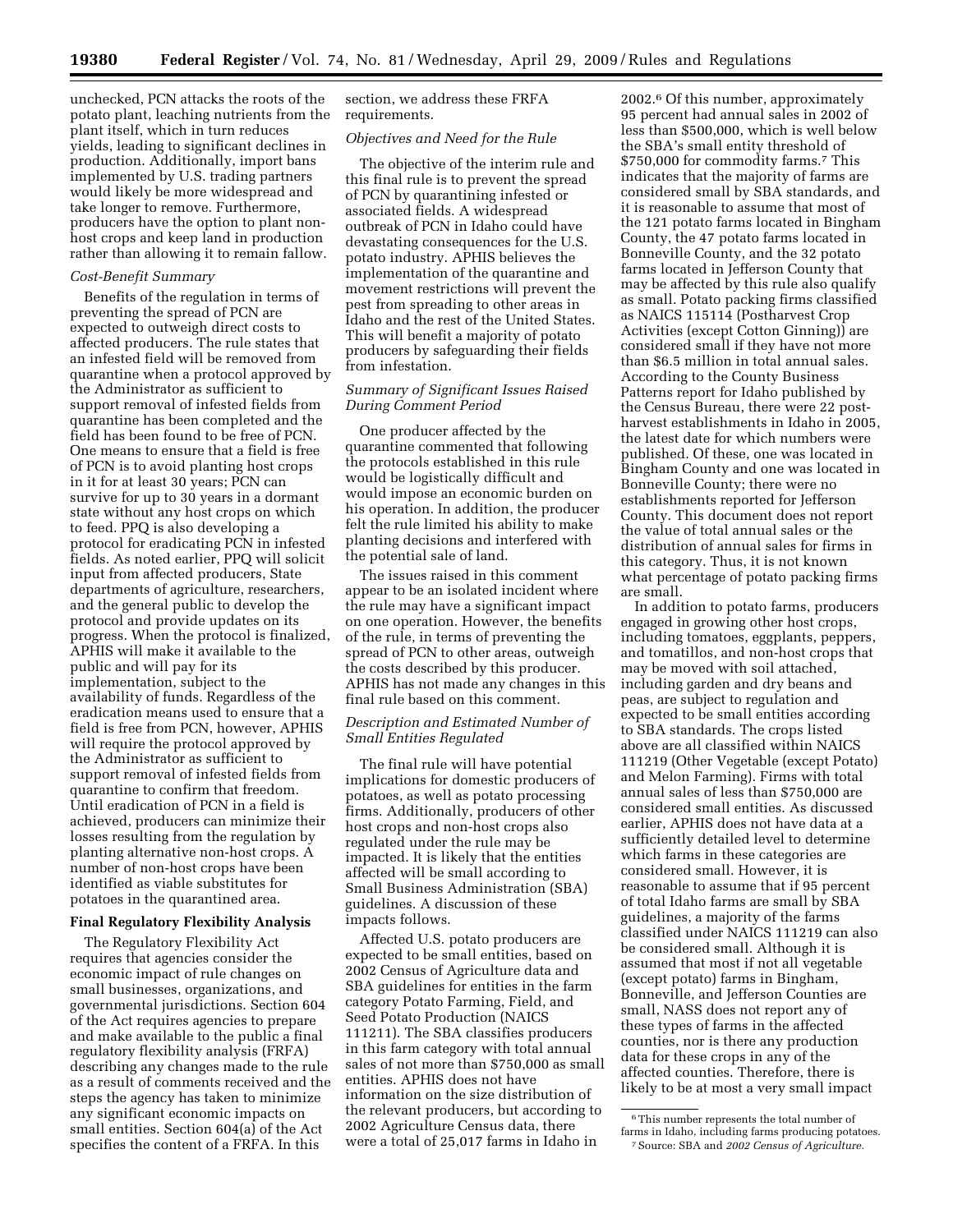as a result of regulations concerning other host crops and non-host crops moved with soil attached.

In the case of potato processors, establishments classified within NAICS 311411 (Frozen Fruit, Juice, and Vegetable Manufacturing), NAICS 311423 (Dried and Dehydrated Food Manufacturing), NAICS 311919 (Other Snack Food Manufacturing), and NAICS 311991 (Perishable Prepared Food Manufacturing) with not more than 500 employees are considered small entities by SBA standards. Data from the Economic Census show that in 2002, there were a total of 235 frozen fruit, juice, and vegetable manufacturing establishments, including firms manufacturing frozen french fries, in the United States. Of these firms, 215, or 92 percent, employed fewer than 500 employees and were, therefore, considered small entities by SBA standards. There were 181 dried and dehydrated food manufacturing establishments in 2002. Included in this category are manufacturers of dehydrated potato products. There were 176 firms with less than 500 employees in this category, accounting for 97 percent of all firms. For other snack food manufacturing establishments, which includes firms manufacturing potato chips, there were 338 establishments in the United States in 2002. Of these establishments, 322 (over 95 percent) had fewer than 500 employees. Firms manufacturing peeled or cut potatoes, included in the perishable prepared food manufacturing category, numbered 610 in 2002. Of these, 603 (99 percent) had no more than 500 employees.8 Based on this information, it is reasonable to conclude that domestic producers and potato processors that may be affected by the rule are predominantly small entities.

Based on the data available to APHIS, benefits to producers outside the regulated area of curtailing the spread of the pest will likely outweigh the costs borne by affected producers. Major importers of fresh potatoes from Idaho, including Canada and Mexico, have lifted import prohibitions they imposed following the PCN discoveries and now allow imports of fresh potatoes from Idaho subject to certain restrictions, including that the potatoes do not originate from the quarantined area. Since the United States exports many more potatoes in the processed form, either as frozen french fries or potato chips, any loss of fresh markets is not likely to have significant economic impacts on the U.S. potato industry. Additionally, the domestic market

would likely be able to absorb any excess supply of fresh potatoes resulting from the import bans imposed by other countries.

## *Description and Estimate of Compliance Requirements*

Inspection services required to comply with regulations are provided to producers at no cost. Certificates and limited permits required to move regulated articles out of a quarantined area may be obtained without cost from an inspector or person operating under a compliance agreement.

*Description of Steps Taken To Minimize Significant Economic Impacts on Small Entities* 

APHIS has concluded that there are no alternatives to the rule that would satisfactorily accomplish the stated objectives and minimize any significant impacts on small entities. The rule will protect potato producers outside the regulated area from the crop damage and losses that would be incurred if the pale cyst nematode were allowed to spread.

#### **List of Subjects in 7 CFR Part 301**

Agricultural commodities, Plant diseases and pests, Quarantine, Reporting and recordkeeping requirements, Transportation.

■ Accordingly, the interim rule amending 7 CFR parts 301 and 305 that was published at 72 FR 51975–51988 on September 12, 2007, is adopted as a final rule with the following changes:

## **PART 301—DOMESTIC QUARANTINE NOTICES**

■ 1. The authority citation for part 301 continues to read as follows:

**Authority:** 7 U.S.C. 7701–7772 and 7781– 7786; 7 CFR 2.22, 2.80, and 371.3.

Section 301.75–15 issued under Sec. 204, Title II, Public Law 106–113, 113 Stat. 1501A–293; sections 301.75–15 and 301.75– 16 issued under Sec. 203, Title II, Public Law 106–224, 114 Stat. 400 (7 U.S.C. 1421 note).

#### **Subpart—Pale Cyst Nematode**

■ 2. The heading of the subpart consisting of §§ 301.86 through 301.86– 9 is revised to read as set forth above.

■ 3. Section 301.86–1 is amended as follows:

■ a. By removing the definition for ''potato cyst nematode''.

■ b. By adding, in alphabetical order, a definition of ''pale cyst nematode'' to read as set forth below.

■ c. In the definitions of "associated field'', ''certificate'', ''infestation (infested)'', and ''infested field'', by removing the word ''potato'' and adding

the word ''pale'' in its place each time it occurs.

## **§ 301.86–1 Definitions.**

*Pale cyst nematode.* The pale cyst nematode (*Globodera pallida*), in any stage of development.

■ 4. Section 301.86-2 is amended as follows:

■ a. By revising paragraph (a), including footnote 2, to read as set forth below. ■ b. In paragraphs (b) and (i), by removing the word ''potato'' and adding

the word ''pale'' in its place each time it occurs.

# **§ 301.86–2 Regulated articles.**

(a) Pale cyst nematodes.2

## **§ 301.86–3 [Amended]**

■ 5. Section 301.86–3 is amended as follows:

■ a. In paragraphs (a), (b)(2), (c), and (d)(2), by removing the words ''potato cyst'' and adding the words ''pale cyst'' in their place each time they occur.  $\blacksquare$  b. In paragraph  $(d)(1)$ , by removing the words ''3-year biosurvey protocol approved by APHIS'' and adding the words ''protocol approved by the Administrator as sufficient to support removal of infested fields from quarantine'' in their place; and by removing the word ''PCN'' and adding the words ''pale cyst nematode'' in its place.

 $\bullet$  c. In paragraph (d)(2), by removing the word ''survey'' and by adding the words ''of associated fields'' after the word "removal".

■ 6. Section 301.86–5 is amended as follows:

■ a. In paragraphs (a)(1), (a)(2), (a)(4), (a)(5), and (b), by removing the word ''potato'' and adding the word ''pale'' in its place each time it occurs.

■ b. By revising paragraph (a)(3) to read as set forth below.

## **§ 301.86–5 Issuance and cancellation of certificates and limited permits.**

(a) \* \* \*

(3) *Certification requirements for potatoes for consumption, root crops for consumption, garden or dry beans, and peas.* An inspector may issue a certificate for the movement of potatoes intended for consumption, root crops intended for consumption, garden or dry beans, or peas from the quarantined area only if the field in which the potatoes, root crops, garden or dry beans, or peas were grown meets the following requirements:

(i) The field has been surveyed by an inspector for pale cyst nematode at least

<sup>8</sup>Source: SBA and *2002 Economic Census.* 

 $\sqrt[2]{2}$  Permit and other requirements for the interstate movement of pale cyst nematodes are contained in part 330 of this chapter.